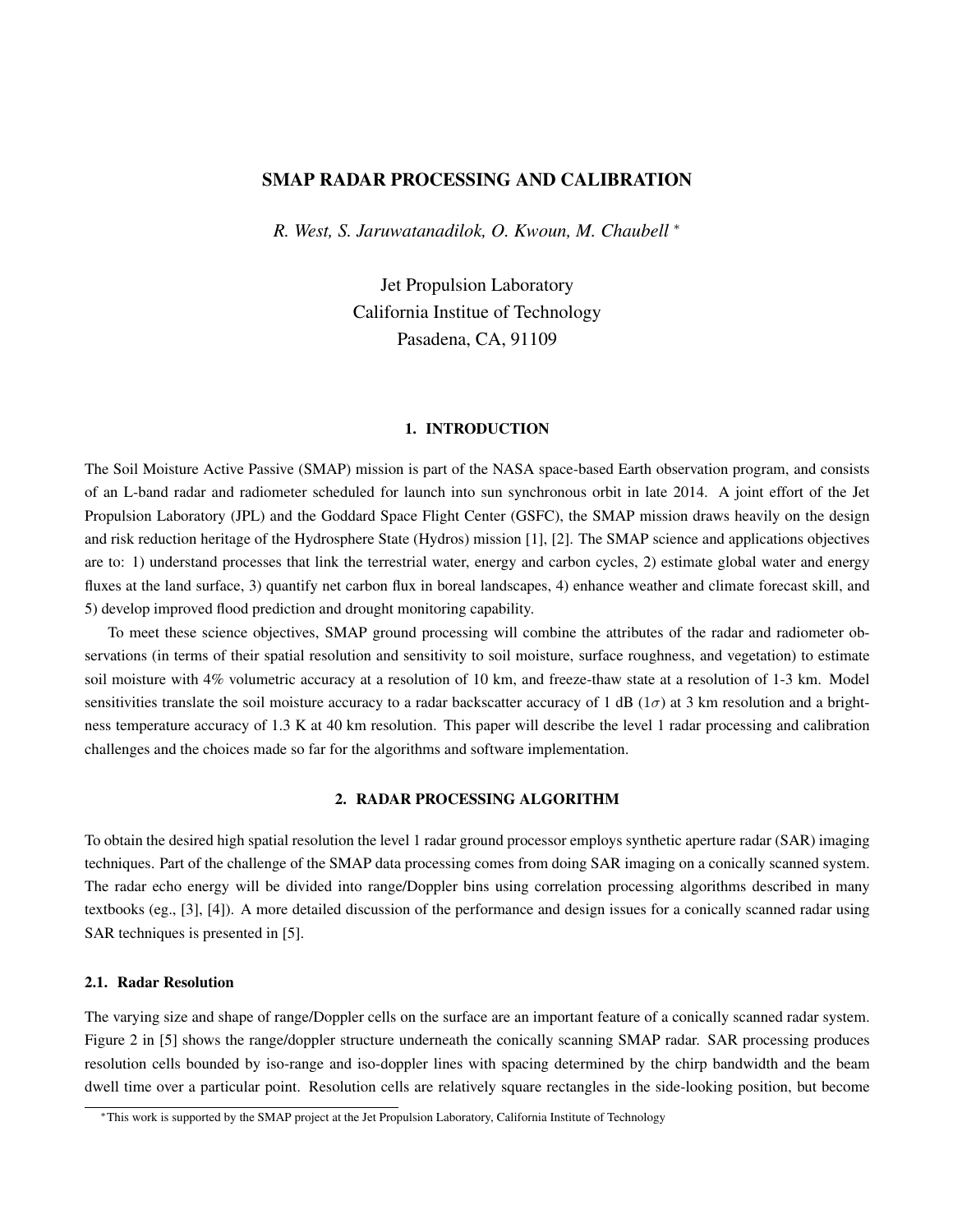elongated parallelograms in highly squinted positions. For SMAP, projected range resolution is about 250 meters, while azimuth resolution varies from 400 meters at the swath edge (500 km cross-track) down to about 1.2 km at the inner edge of the usable swath (150 km cross-track). In the nadir gap region, iso-range and iso-doppler lines are approximately parallel, and only range slicing can be done. Here, azimuth resolution degrades to the beamwidth. The SMAP concial scan maintains an incidence angle of 40 degrees, and the actively imaged area is thus an annulus covered by the beam footprint. The swath is filled in by repeated conical scans which slightly overlap along the nadir track.

### 2.2. Correlation Processing

The conical scan motion limits the dwell time for a particular point on the surface to about 32 ms. Such a relatively short synthetic aperture time permits the decoupling of range and Doppler processing using the rectangular algorithm and the use of time domain azimuth correlation techniques while still meeting latency requirements. Time domain correlation simplifies the azimuth processing algorithm while accomodating the rapid variation of Doppler around the conical scan.

## 3. CALIBRATION

Radiometric calibration of the SMAP radar means measuring, characterizing, and where necessary correcting the gain and noise contributions from every part of the system from the antenna radiation pattern all the way to the ground processing algorithms. Knowledge of the antenna gain pattern will be important to both active and passive calibration. The SMAP antenna pattern will be computed using an accurate antenna model, and then validated post-launch using homogeneous external targets such as the Amazon rain forest to look for uncorrected gain variation. Noise subtraction is applied after image processing using measurements from a noise only channel. Variations of the range/Doppler cell area will be tabulated and parameterized to meet latency and accuracy requirements. Variations of the internal electronics are tracked by a loopback measurement which will capture most of the time and temperature variations of the transmit power and receiver gain. Corrections from temperature models of components outside the loopback path will also be applied.

Long-term variations of system performance due to changes in the loopback path or in components outside the loopback path will be tracked and corrected using stable external reference targets. The Amazon rain forest has been used by prior missions for this purpose with a residual variation around 0.2 dB [6]. More recently, unpublished data from the Aquarius mission has shown that a model-corrected global ocean measurement can also be used as a stable reference level.

### 4. RADIO FREQUENCY INTERFERENCE

Radio frequency interference (RFI) signals are expected in the L-band frequency window used by the SMAP radar because many other users also operate in this band. Both ground-based sources and space-based sources can cause RFI. A team at JPL has investigated the occurence, detectability, and correction of RFI signals using operating airborne and space-based L-band radars (such as UAVSAR and ALOS/PALSAR). Results of this study are reported in [7] and [8]. Based on results of this study, SMAP L1 radar processing will use a "Slow-Time Thresholding" or STT algorithm to handle RFI contamination. The STT technique looks at the slow-time series associated with a given range sample, sets an appropriate threshold, and identifies any samples that rise above this threshold as RFI events. The RFI events are removed and the data are azimuth compressed without those samples. Studies have indicated that up to 15 azimuth samples can be excised without generating azimuth side-lobes that cause errors above 0.4 dB. A survey of a limited PALSAR data set shows that the vast majority of scenes have five or fewer RFI events that would be excised by STT, leaving a residual  $\sigma_0$  error of less than 0.1 dB.